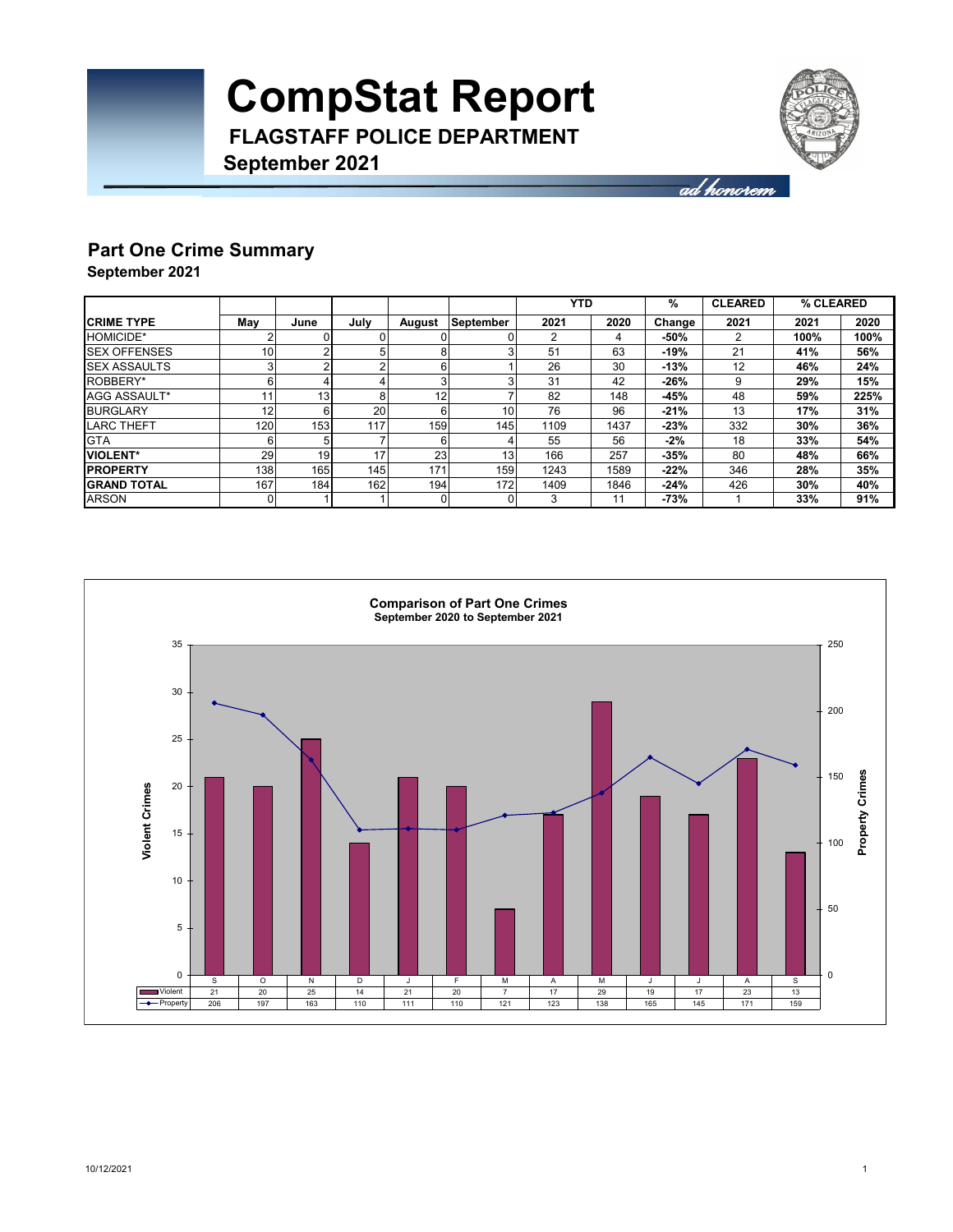## **Patrol Activity / Goals**

### **September 2021**

| <b>ACTIVITY TYPE</b>      |     |      |                 |        |                  | <b>YTD</b> | <b>YTD</b> | %      |
|---------------------------|-----|------|-----------------|--------|------------------|------------|------------|--------|
|                           | May | June | July            | August | <b>September</b> | 2021       | 2020       | Change |
| <b>Robberies</b>          | 6   |      |                 |        |                  | 31         | 42         | $-26%$ |
| <b>Total Burglaries</b>   | 12  |      | 20              |        | 10               | 76         | 96         | $-21%$ |
| <b>Res Burglaries</b>     | 5   |      | 10              |        |                  | 38         | 48         | $-21%$ |
| <b>Comm Burglaries</b>    |     |      | 10 <sub>1</sub> |        |                  | 38         | 48         | $-21%$ |
| <b>Auto Burglaries</b>    |     | 9    | 21              | 15     | 20               | 116        | 135        | $-14%$ |
| Shoplifting               | 44  | 42   | 30              | 60     | 53               | 374        | 626        | $-40%$ |
| <b>Citations/Warnings</b> | 961 | 689  | 905             | 651    | 809              | 8,782      | 7.412      | 18%    |
| <b>DUI Arrests</b>        | 49  | 42   | 58              | 43     | 44               | 445        | 325        | 37%    |
| <b>Collisions</b>         | 187 | 203  | 208             | 259    | 271              | 1,680      | 1,591      | 6%     |

**NOTE: In addition to the 44 DUI arrests, 12 are pending blood results.**



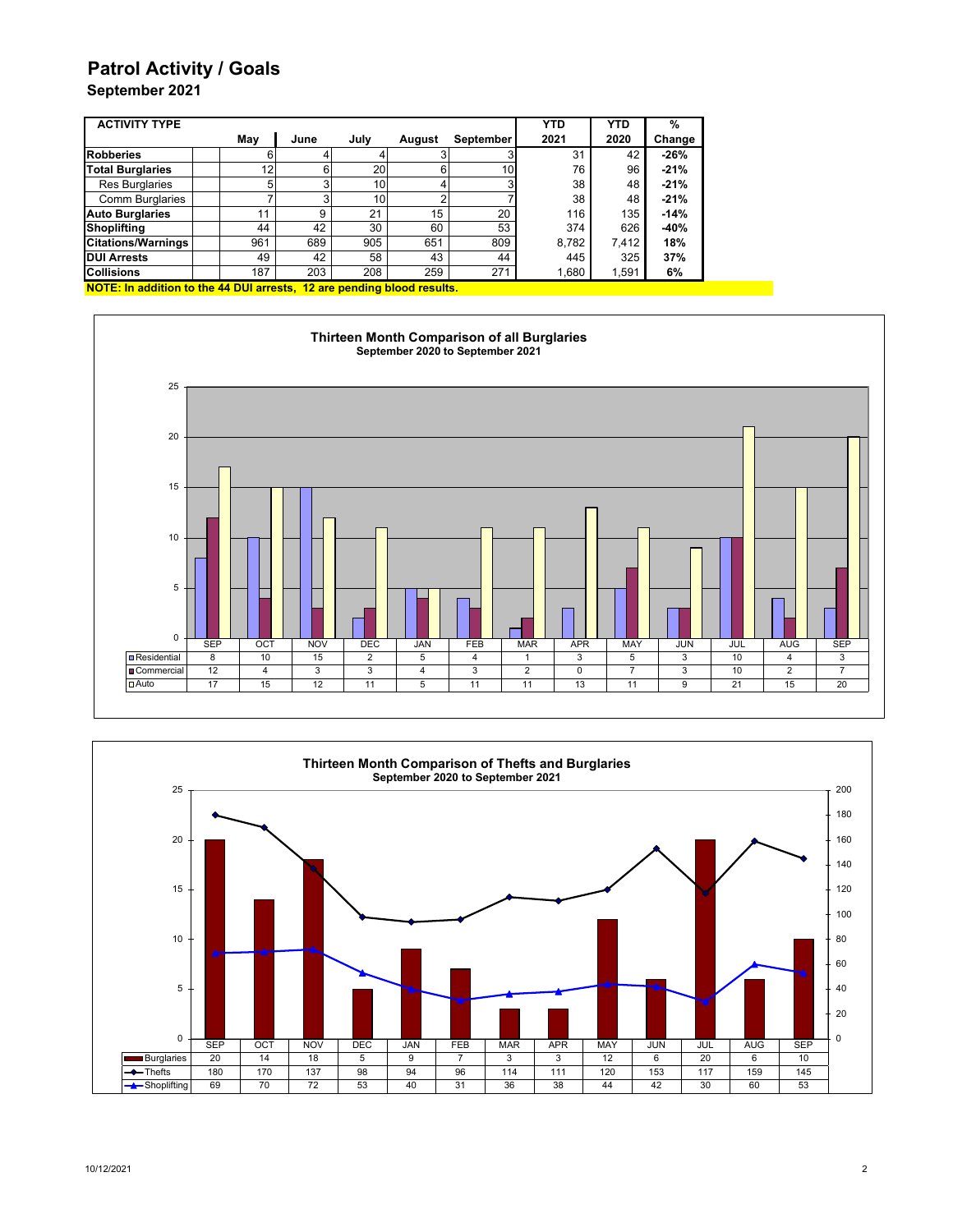## **TRAFFIC DATA**

**September 2021**

|                                    |       |                 |       |                 |                 | <b>YTD</b> | <b>YTD</b> | %      |
|------------------------------------|-------|-----------------|-------|-----------------|-----------------|------------|------------|--------|
| <b>ACTIVITY TYPE</b>               | May   | June            | July  | August          | September       | 2021       | 2020       | Change |
| Non-Injury Collisions              | 158   | 164             | 169   | 215             | 214             | 1,650      | 1,403      | 18%    |
| <b>Injury Collisions</b>           | 27    | 38              | 38    | 44              | 57              | 295        | 185        | 59%    |
| <b>Fatal Collisions</b>            |       |                 |       |                 |                 | 6          |            | 100%   |
| <b>Private Property Collisions</b> | 59    | 76              | 61    | 63              | 84              | 576        | 502        | 15%    |
| <b>DUI Related Collisions</b>      |       | 4               | 8     |                 | 9               | 60         | 70         | $-14%$ |
| <b>DUI</b> (Total)                 | 49    | 42              | 58    | 43              | 44              | 445        | 325        | 37%    |
| <b>DUI (Alcohol)</b>               | 47    | 41              | 56    | 40              | 43 <sub>l</sub> | 416        |            |        |
| DUI (Drugs)                        | າ     |                 | 2     | 3               |                 | 29         |            |        |
| <b>Traffic Citations</b>           | 346   | 270             | 322   | 257             | 268             | 3,100      | 2.783      | 11%    |
| Warnings                           | 615   | 419             | 583   | 394             | 541             | 5,682      | 4,629      | 23%    |
| <b>Parking Citations</b>           |       | 11 <sub>1</sub> | 5     | 13 <sub>1</sub> | 15              | 301        | 557        | $-46%$ |
| <b>All Traffic Stops</b>           | 1.245 | 877             | 1.237 | 846             | 1,020           | 11.093     | 8,334      | 33%    |
| Traffic Stops-No Enfor             | 109   | 139             | 201   | 112             | 163             | 1,211      | 771        | 57%    |
| 30-Day Impounds                    | 13    | 9               | 9     | 20              | 16              | 142        | 94         | 51%    |



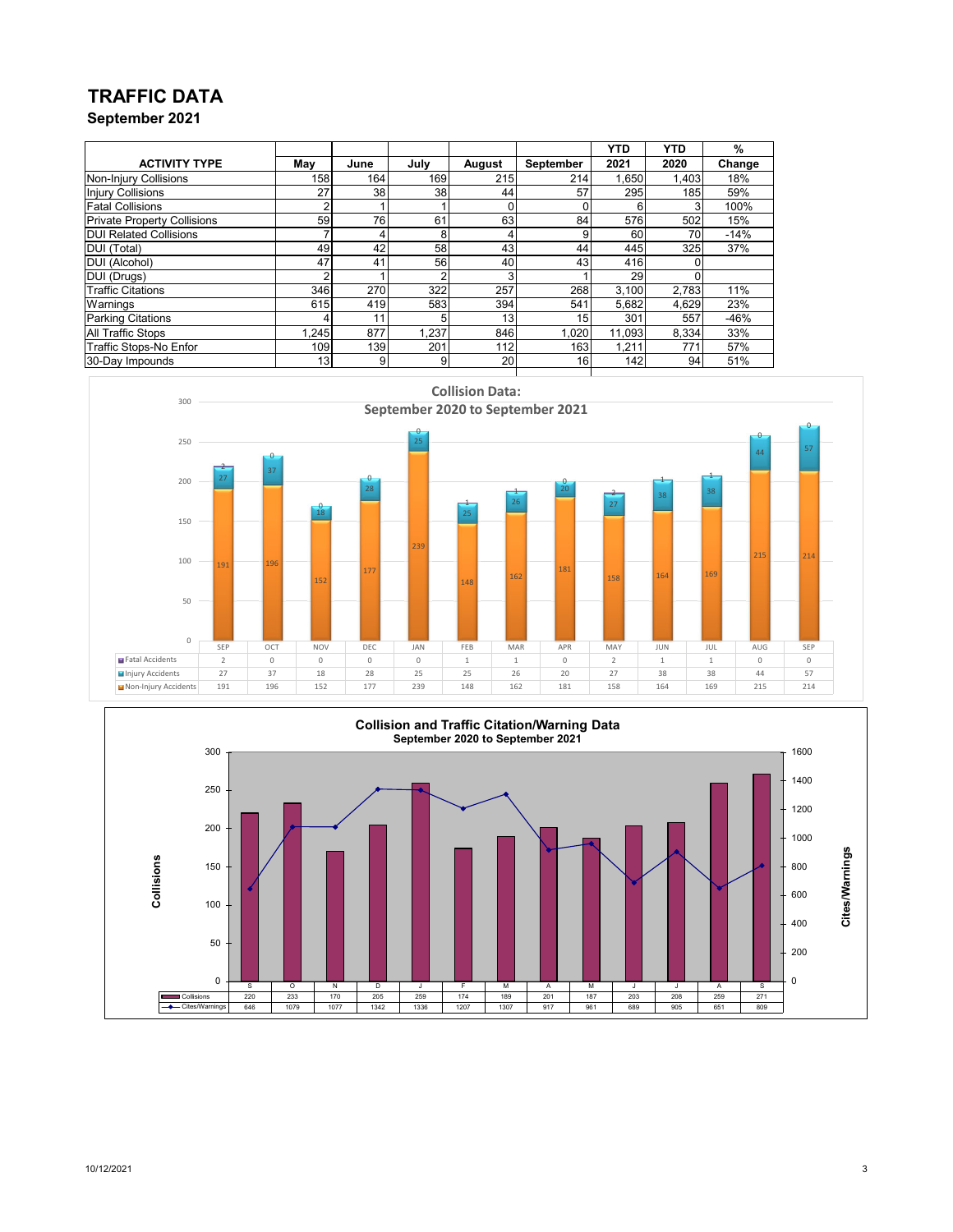

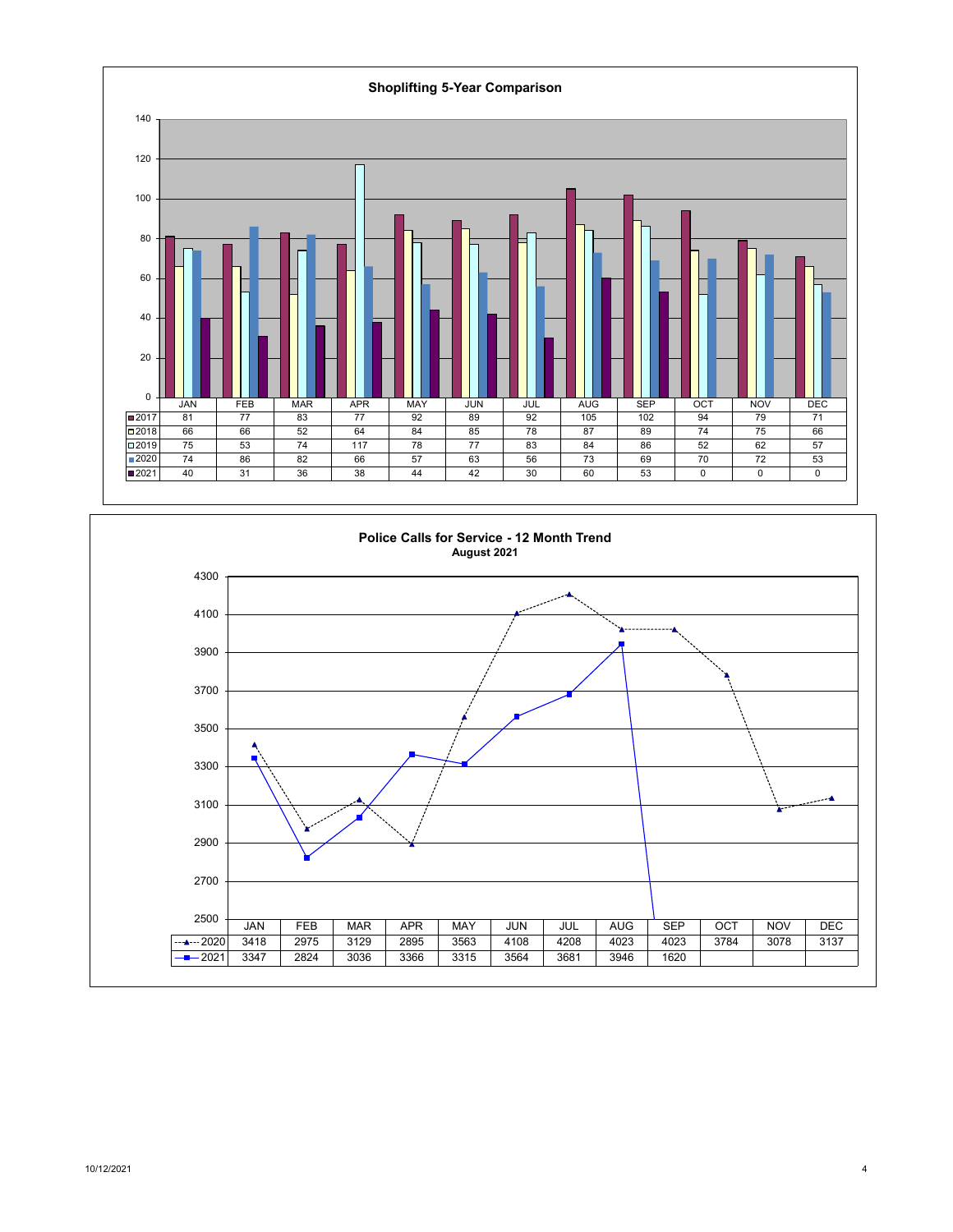

## This section intentionally left blank.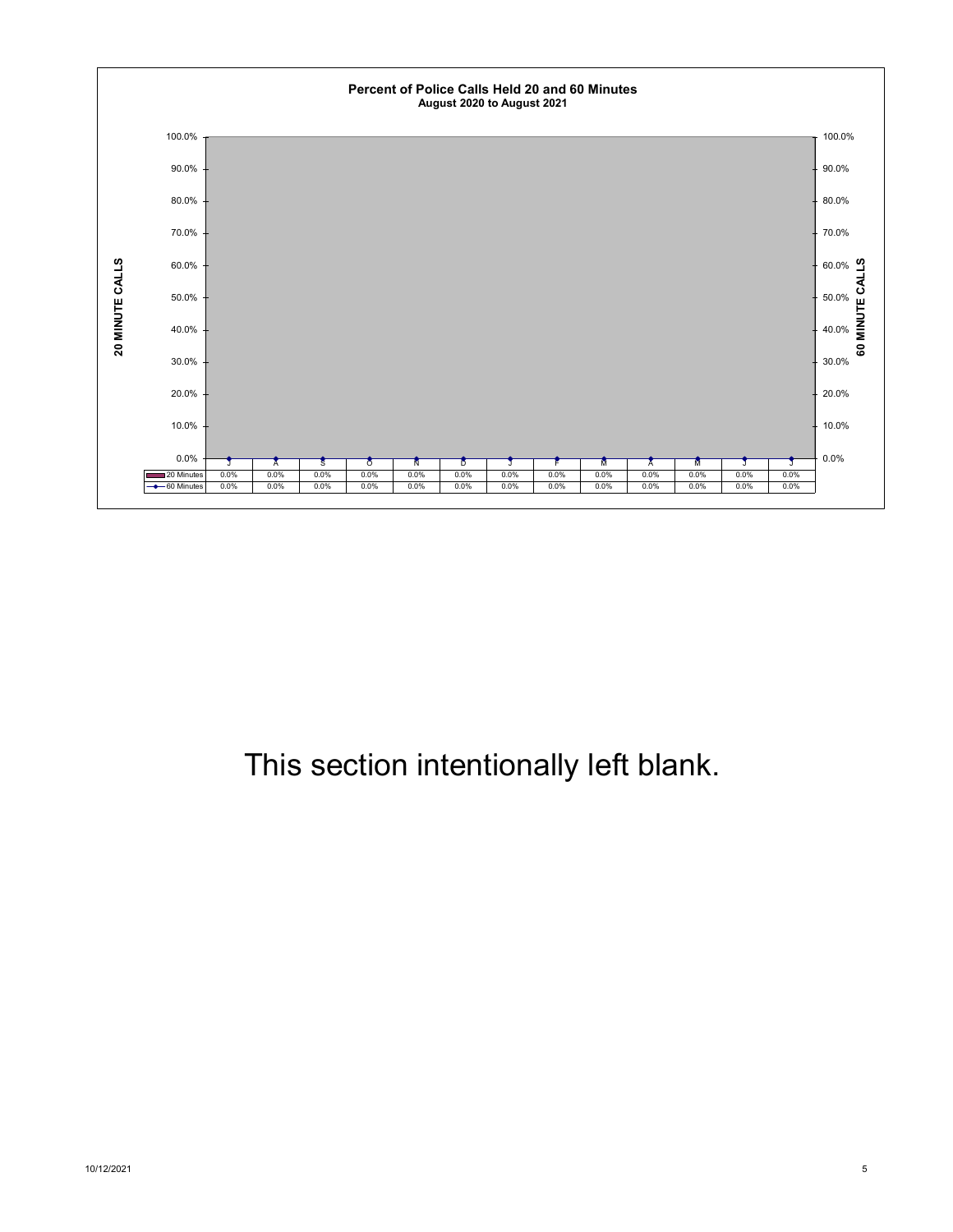

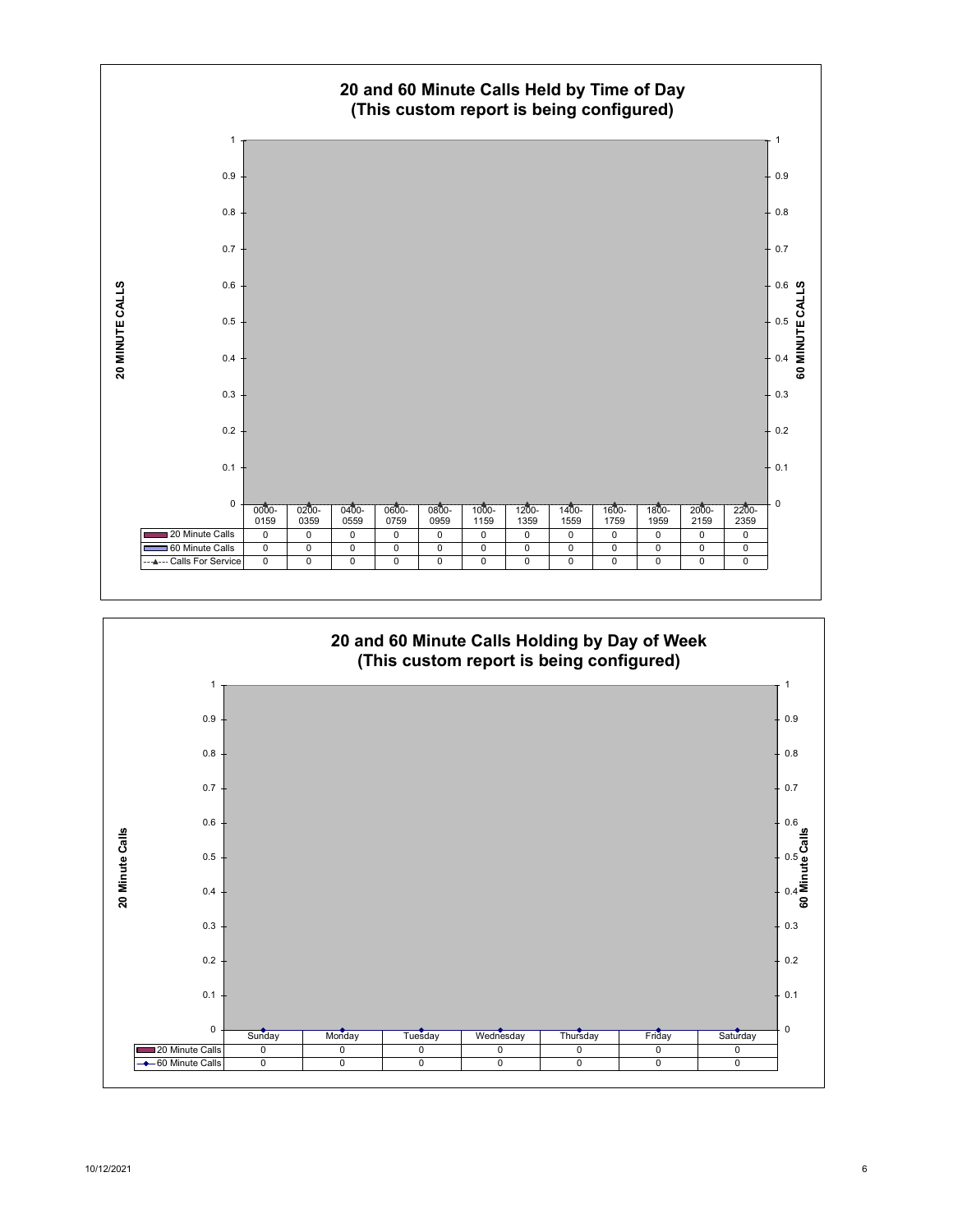In an effort to be more transparent, we have started presenting arrest and victimization rates year to date. These statistics are currently being impacted by trends related to the Covid -19 pandemic. Flagstaff has seen less visitation and tourism, and a reduction in our college student population. This has positively manifested itself in reduced criminality and arrests in some areas. Our community is one of only a few that has provided additional housing options for homeless populations. This has drawn more homeless individuals to Flagstaff. Unfortunately, we continue to see Native American members of our homeless population over-represented in both arrest and victimization data. Many of these arrests are on those who are not City residents, and many of these arrests are of repeat offenders.



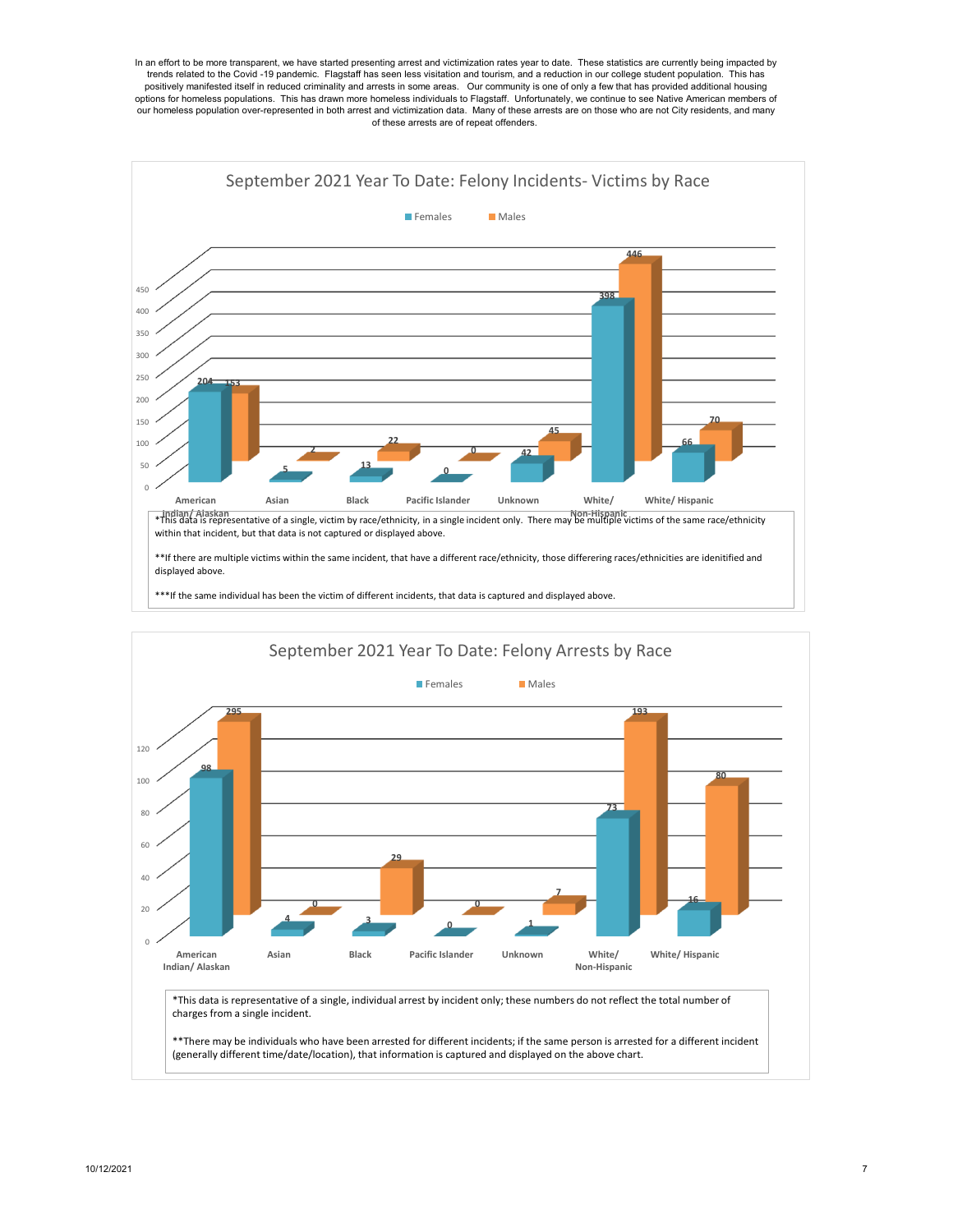In an effort to be more transparent, we have started presenting arrest and victimization rates year to date. These statistics are currently being impacted by trends related to the Covid -19 pandemic. Flagstaff has seen less visitation and tourism, and a reduction in our college student population. This has positively manifested itself in reduced criminality and arrests in some areas. Our community is one of only a few that has provided additional housing options for homeless populations. This has drawn more homeless individuals to Flagstaff. Unfortunately, we continue to see Native American members of our homeless population over-represented in both arrest and victimization data. Many of these arrests are on those who are not City residents, and many of these arrests are of repeat offenders.



different time/date/location), that information is captured and displayed on the above chart.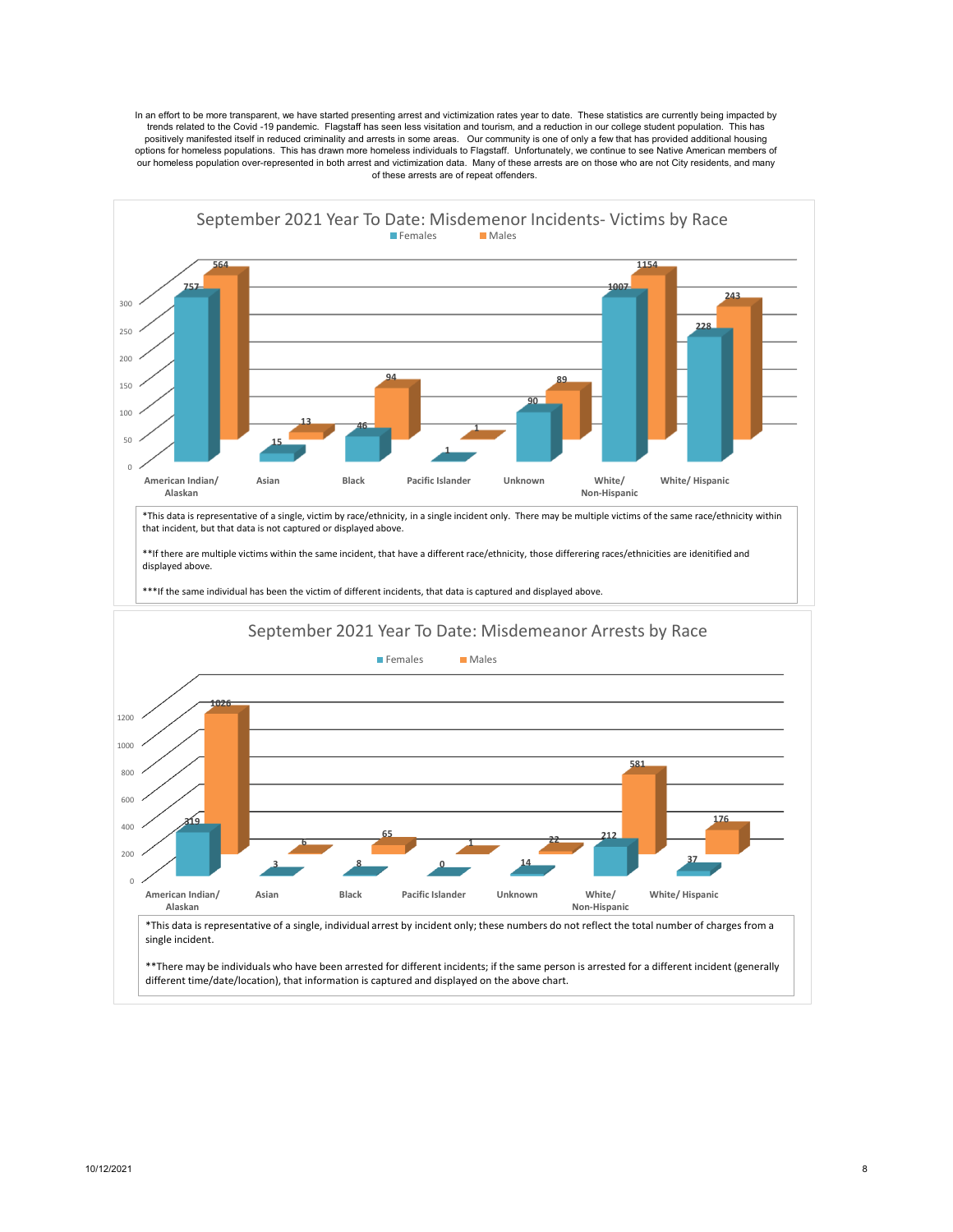

### **FLAGSTAFF POLICE DEPARTMENT MONTHLY REPORT September 2021**

|                                    | September       | Y.T.D. 2021     | Y.T.D. 2020     | % CHANGE |
|------------------------------------|-----------------|-----------------|-----------------|----------|
| <b>CALLS FOR SERVICE (TOTAL)</b>   | 3181            | 55420           | 60559           | $-8.5%$  |
| Police                             | 1620            | 28699           | 31934           | $-10.1%$ |
| Sheriff<br>2.                      | 793             | 13083           | 13927           | $-6.1%$  |
| 3. City Fire                       | 613             | 11195           | 11951           | $-6.3%$  |
| 4. Rural Fire                      | 150             | 2288            | 2518            | $-9.1%$  |
| 5. Forest Service                  | 2               | 121             | 201             | $-39.8%$ |
| 6. US NPS                          | 3               | 34              | 24              |          |
|                                    |                 |                 |                 |          |
| <b>REPORTS TAKEN (TOTAL)</b>       | 1589            | 12905           | 13527           | $-4.6%$  |
| 1. Misdemeanor                     | 704             | 5694            | 6574            | $-13.4%$ |
| Felony                             | 213             | 1976            | 2221            | $-11.0%$ |
| 3. Incident                        | 672             | 5235            | 4732            | 10.6%    |
| Accident                           | 271             | 1951            | 1591            | 22.6%    |
| Incident - no report               | $\mathbf 0$     | 15963           | 17298           | $-7.7%$  |
| Short Form Reports                 | 20              | 200             | 292             | $-31.5%$ |
| <b>Violent Crimes</b>              | 13              | 166             | 257             | $-35.4%$ |
| <b>Property Crimes</b>             | 159             | 1243            | 1589            | $-21.8%$ |
|                                    |                 |                 |                 |          |
| <b>ARRESTS (TOTAL)</b>             | 319             | 3364            | 4495            | $-25.2%$ |
| 1. Misdemeanor arrests             | 249             | 2564            | 3659            | $-29.9%$ |
| <b>Felony Arrests</b><br>$2_{.}$   | 70              | 800             | 836             | $-4.3%$  |
| In-Custody Bookings                | 267             | 2610            | 3281            | $-20.5%$ |
| Juvenile Arrests                   | 3               | 29              | 52              | $-44.2%$ |
| Juvenile Referrals                 | $\overline{23}$ | $\overline{72}$ | $\overline{71}$ | 1.4%     |
| <b>Warrant Arrests</b>             | 27              | 247             | 424             | $-41.7%$ |
|                                    |                 |                 |                 |          |
| <b>TRAFFIC ACCIDENTS (TOTAL)</b>   |                 |                 |                 |          |
| <b>Includes Private Property</b>   | 271             | 1951            | 1591            | 22.6%    |
| Non-Injury Accidents               | 214             | 1650            | 1403            | 17.6%    |
| 2. Injury Accidents                | 57              | 295             | 185             | 59.5%    |
| 3. Fatal Accidents                 | $\overline{0}$  | 6               | 3               | 200.0%   |
| Private Property Accidents         | 84              | 576             | 502             | 14.7%    |
| <b>DUI Related Accidents</b>       | 9               | 60              | 70              | $-14.3%$ |
| <b>CITATIONS ISSUED (TOTAL)</b>    | 458             | 4877            | 6315            | $-22.8%$ |
| Traffic<br>1 <sub>1</sub>          | 268             | 3100            | 2783            | 11.4%    |
| D.U.I.'s                           | 44              | 445             | 325             | 36.9%    |
| Criminal (Non-Traffic)             | 190             | 1777            | 3532            | $-49.7%$ |
|                                    |                 |                 |                 |          |
| <b>WARNING &amp; REPAIR ORDERS</b> | 541             | 5682            | 4629            | 22.7%    |
|                                    |                 |                 |                 |          |
| <b>FIELD I.D. CARDS</b>            | 637             | 6418            | 6983            | $-8.1%$  |
|                                    |                 |                 |                 |          |
| <b>PI CONTACTS</b>                 | 181             | 1960            | 2010            | $-2.5%$  |
|                                    |                 |                 |                 |          |
| <b>DETECTIVES</b>                  |                 |                 |                 |          |
| 1. Cases Assigned                  | 255             | 2347            | 2616            | $-10.3%$ |
| <b>Cases Cleared</b>               | 149             | 1281            | 1526            | $-16.1%$ |
| 3. Clearance Rate                  | 58%             | 54.6%           | 58.3%           | $-3.8%$  |
|                                    |                 |                 |                 |          |
| <b>DOMESTIC VIOLENCE</b>           |                 |                 |                 |          |
| 1. Incidents Reported              | 142             | 1302            | 1429            | $-8.9%$  |
| a. Misdemeanor                     | 123             | 1113            | 1206            | $-7.7%$  |
| b. Felony                          | 19              | 189             | 223             | $-15.2%$ |
| $\overline{2}$<br>Arrests          | 49              | 472             | 588             | $-19.7%$ |
|                                    |                 |                 |                 |          |

**Shaded areas indicate YTD adjustments**